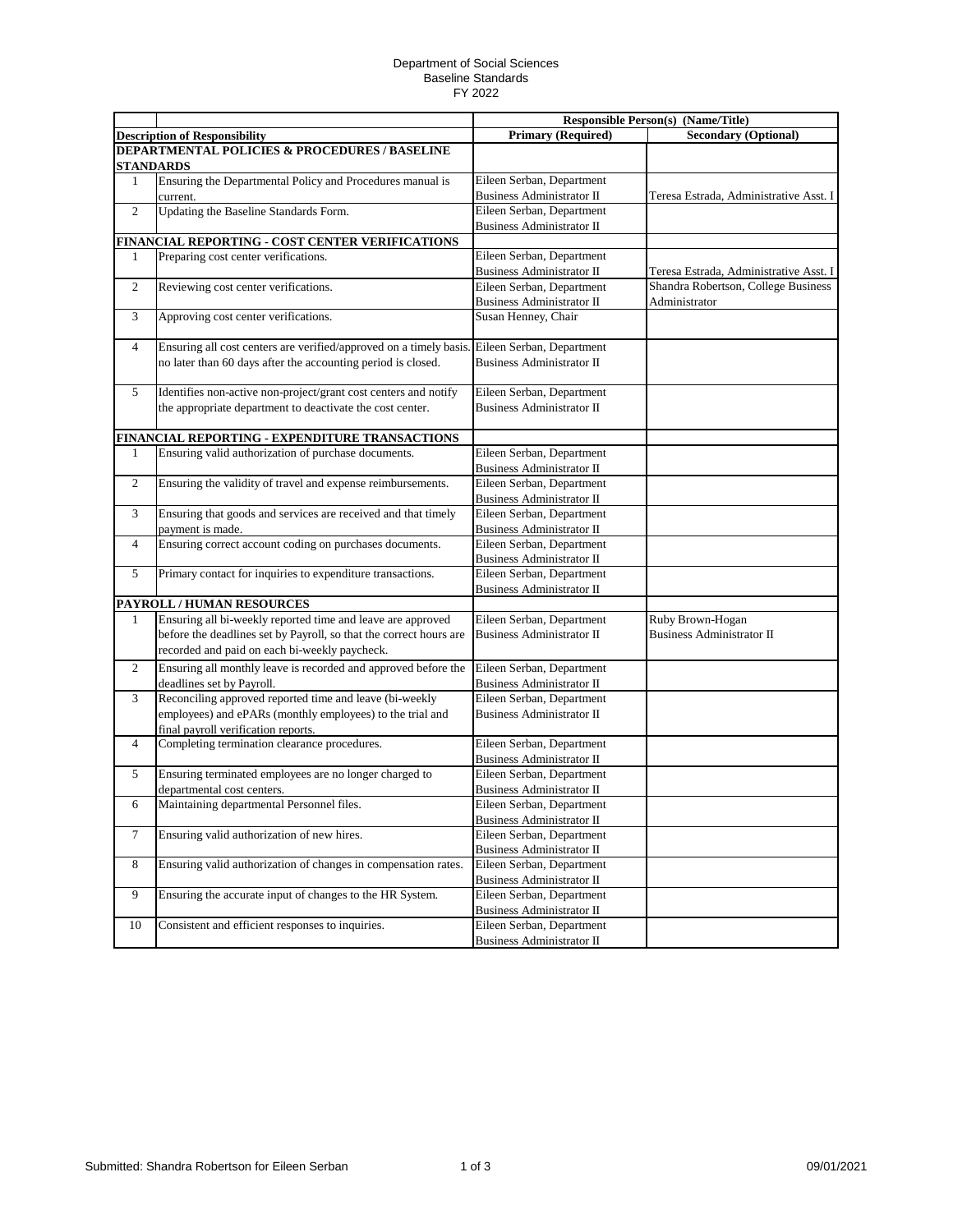## Department of Social Sciences Baseline Standards FY 2022

|                |                                                                                                                    | <b>Responsible Person(s) (Name/Title)</b>                     |                                                             |
|----------------|--------------------------------------------------------------------------------------------------------------------|---------------------------------------------------------------|-------------------------------------------------------------|
|                | <b>Description of Responsibility</b>                                                                               | <b>Primary (Required)</b>                                     | <b>Secondary (Optional)</b>                                 |
|                | <b>CASH HANDLING</b>                                                                                               |                                                               |                                                             |
| 1              | Collecting cash, checks, etc.                                                                                      | Teresa Estrada<br>Administrative Assistant                    | Myisha Williams, HHL Department<br>Administrative Assistant |
| $\sqrt{2}$     | Prepares Departmental Deposit Form.                                                                                | Teresa Estrada                                                | Myisha Williams, HHL Department                             |
|                |                                                                                                                    | Administrative Assistant                                      | Administrative Assistant                                    |
| 3              | Approves Departmental Deposit Form.                                                                                | Eileen Serban, Department<br><b>Business Administrator II</b> | Myisha Williams, HHL Department<br>Administrative Assistant |
| $\overline{4}$ |                                                                                                                    | Teresa Estrada                                                | Myisha Williams, HHL Department                             |
|                | Transports deposit to the Cashiers Office.                                                                         | <b>Administrative Assistant</b>                               | Administrative Assistant                                    |
| 5              | Preparing Journal Entries.                                                                                         | Cashier's Office                                              |                                                             |
| 6              | Verifying deposits posted correctly in the Finance System.                                                         | Eileen Serban, Department<br><b>Business Administrator II</b> | Shandra Robertson, College Business<br>Administrator        |
| $\tau$         | Adequacy of physical safeguards of cash receipts and                                                               | Teresa Estrada                                                | Myisha Williams, HHL Department                             |
|                | equivalent.                                                                                                        | <b>Administrative Assistant</b>                               | Administrative Assistant                                    |
| 8              | Ensuring deposits are made timely.                                                                                 | Teresa Estrada                                                | Myisha Williams, HHL Department                             |
|                |                                                                                                                    | Administrative Assistant                                      | Administrative Assistant                                    |
| 9              | Ensuring all employees who handle cash have completed Cash                                                         | Eileen Serban, Department                                     |                                                             |
|                | Security Procedures or Cash Deposit and Security Procedures                                                        | <b>Business Administrator II</b>                              | Shandra Robertson, College Business                         |
|                | training.                                                                                                          |                                                               | Administrator                                               |
| 10             | Updating Cash Handling Procedures as needed.                                                                       | Eileen Serban, Department                                     |                                                             |
|                |                                                                                                                    | <b>Business Administrator II</b>                              | Teresa Estrada, Administrative Asst. I                      |
| 11             | Consistent and efficient responses to inquiries.                                                                   | Eileen Serban, Department                                     |                                                             |
|                |                                                                                                                    | <b>Business Administrator II</b>                              | Teresa Estrada, Administrative Asst. I                      |
| PETTY CASH     |                                                                                                                    |                                                               |                                                             |
| 1              | Preparing petty cash disbursements.                                                                                | N/A                                                           |                                                             |
| $\overline{2}$ | Ensuring petty cash disbursements are not for more than \$100.                                                     | N/A                                                           |                                                             |
| $\mathfrak{Z}$ | Ensuring petty cash disbursements are made for only authorized N/A<br>purposes.                                    |                                                               |                                                             |
| $\overline{4}$ | Approving petty cash disbursements.                                                                                | N/A                                                           |                                                             |
| 5              | Replenishing the petty cash fund timely.                                                                           | N/A                                                           |                                                             |
| 6              | Ensuring the petty cash fund is balanced after each<br>disbursement.                                               | N/A                                                           |                                                             |
|                | <b>CONTRACT ADMINISTRATION</b>                                                                                     |                                                               |                                                             |
| 1              | Ensuring departmental personnel comply with contract                                                               | Eileen Serban, Department                                     | Shandra Robertson, College Business                         |
|                | administration policies/procedures.                                                                                | <b>Business Administrator II</b>                              | Administrator                                               |
|                | PROPERTY MANAGEMENT                                                                                                |                                                               |                                                             |
| $\mathbf{1}$   | Performing the annual inventory.                                                                                   | Teresa Estrada                                                |                                                             |
|                |                                                                                                                    | <b>Administrative Assistant</b>                               |                                                             |
| $\overline{2}$ | Ensuring the annual inventory was completed correctly.                                                             | Teresa Estrada<br>Administrative Assistant                    |                                                             |
| 3              | Tagging equipment.                                                                                                 | IT                                                            |                                                             |
|                |                                                                                                                    |                                                               |                                                             |
| $\overline{4}$ | Approving requests for removal of equipment from campus.                                                           | Teresa Estrada                                                | Eileen Serban, Department Business                          |
|                |                                                                                                                    | <b>Administrative Assistant</b>                               | Administrator II                                            |
|                | <b>DISCLOSURE FORMS</b>                                                                                            |                                                               |                                                             |
| 1              | Ensuring all employees with purchasing influence complete the<br>annual Related Party disclosure statement online. | Susan Henney, Chair                                           | Eileen Serban, Department Business<br>Administrator II      |
| $\overline{2}$ | Ensuring all full time, benefits eligible, exempt faculty and staff                                                | Susan Henney, Chair                                           | Eileen Serban, Department Business                          |
|                | complete the Consulting disclosure statement online.                                                               |                                                               | Administrator II                                            |
| 3              | Ensuring that all Principal and Co-Principal Investigators                                                         | Susan Henney, Chair                                           |                                                             |
|                | complete the annual Conflict of Interest disclosure statement for                                                  |                                                               | Eileen Serban, Department Business                          |
|                | the Office of Research and Sponsored Programs                                                                      |                                                               | Administrator II                                            |
|                | RESEARCH ADMINISTRATION                                                                                            |                                                               |                                                             |
| 1              | Verifies that all grant cost centers contain positive budgetary                                                    | Eileen Serban, Department                                     |                                                             |
|                | balances.                                                                                                          | <b>Business Administrator II</b>                              | Shandra Robertson, College Business<br>Administrator        |
| $\overline{2}$ | Ensuring that research expenditures are covered by funds from                                                      | Eileen Serban, Department                                     |                                                             |
|                | sponsors.                                                                                                          | <b>Business Administrator II</b>                              | Shandra Robertson, College Business<br>Administrator        |